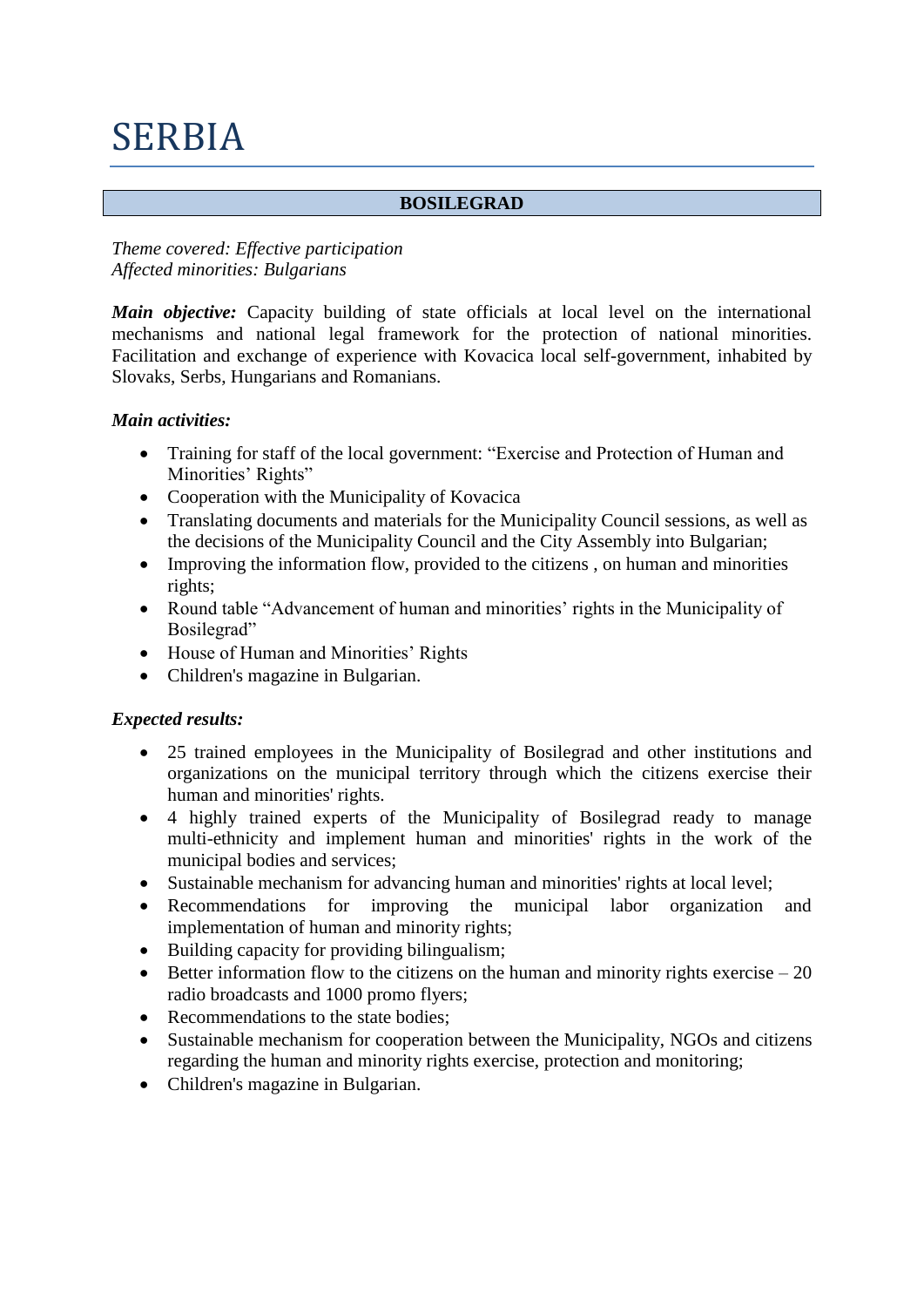# **BUJANOVAC**

*Theme covered: Non-discrimination / Media Affected minorities: Albanians*

*Main objective:* To promote human and minority rights, diversity and interculturalism among youth through various activities.

#### *Main activities:*

- Establishing of a Club for Human and Minorities Rights;
- Trainings on "Human and Minorities Rights and Local Democracy":
- Promoting materials regarding human and minority Rights;
- Media promotion on Human and Minorities Rights;
- Study visit to Belgrade;
- Round table: "Intercultural dialogue and tolerance".

#### *Expected results:*

- Legally and physically established Club for Human and Minorities rights;
- 30 young people from diverse ethnic communities trained to promote human rights and interculturalism;
- Better informed citizens on the exercise of human and minorities rights;
- 30 well trained trainers/promoters of human rights and interculturalism:
- Launched mechanism for achieving pragmatic solutions to advance interethnic relations.

# **PETROVAC NA MLAVI**

*Theme covered: Culture Affected minorities: Vlachs*

*Main objective:* Protection and preservation of intangible cultural heritage of Vlachs through collection of data on their cultural heritage; and development of proposals for entry into the national register of intangible cultural heritage in Serbia. Raising awareness for Vlach culture and traditions among young people and establishing an informal network of Vlach associations.

#### *Main activities:*

- Establishing communication with the representatives of the Implementation team with the regional coordinator in charge of nominating the Vlach intangible cultural heritage and with the Center for the Intangible Cultural Heritage within the Ethnographic Museum of Serbia:
- Nominate the Vlach custom of preparing the dish "Žmare" to the UNESCO List of the Intangible Cultural Heritage, with all supporting activities established by the procedure;
- Creating a database within the Cultural Center in Petrovac na Mlavi:
- Collecting the Vlach customs on audio and video materials in the Cultural Center;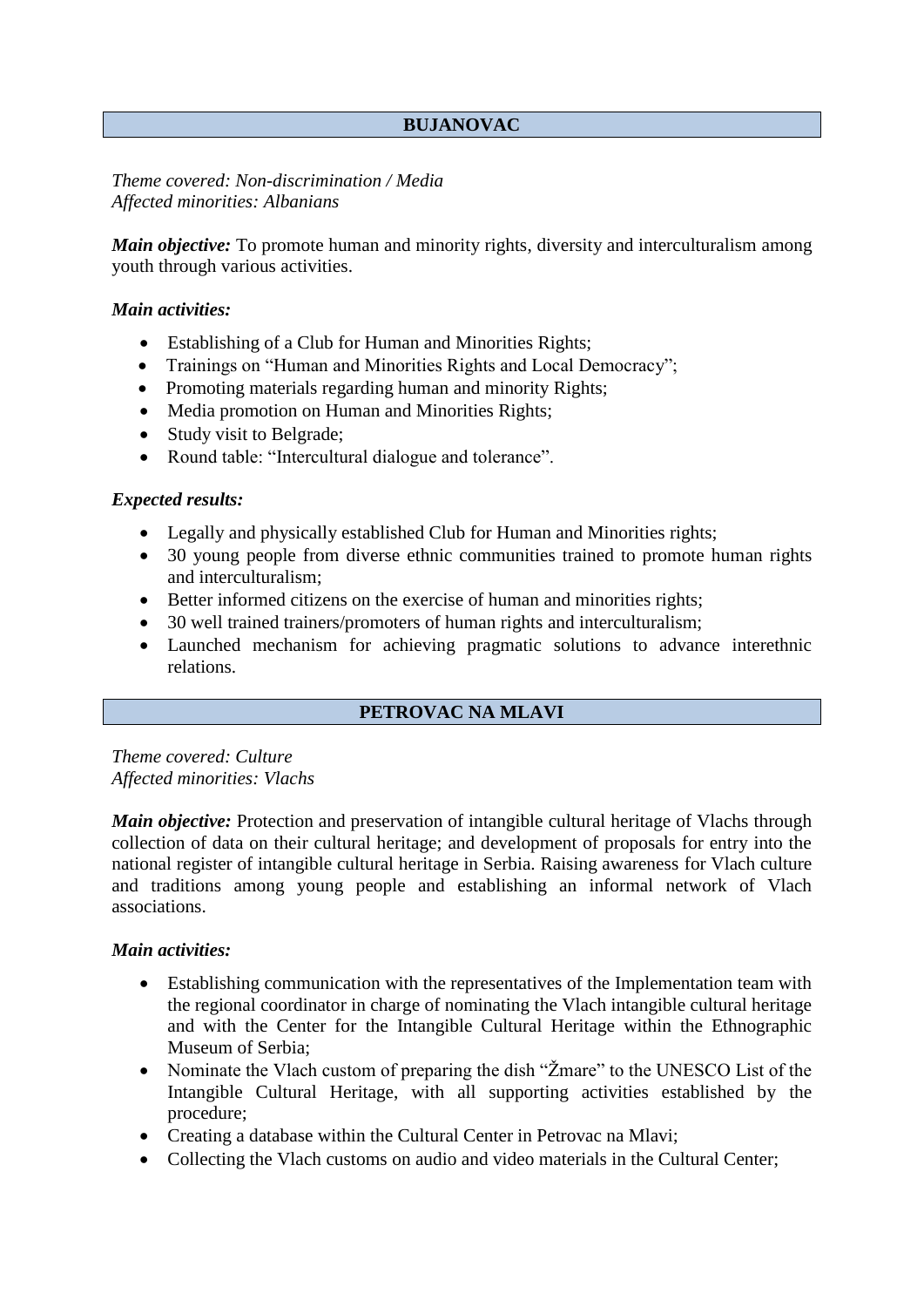- Lease a domain and internet space owned by Petrovac na Mlavi Cultural Center as a basis for the development of an internet site that would present the data from the database;
- Creating a museum exhibition about the material;
- Creating educational materials;
- Signing a cooperation agreements with professional institutions dealing with Vlach culture;
- Exhibition of twenty photographs of the local Vlach culture in the organization of the Petrovac na Mlavi library, with promotion activities on the adoption of Vlach alphabet, introducing the Vlach language into the education system, and efforts to collect the tangible and intangible Vlach heritage.

# *Expected results:*

- Established implementation team gathering different stakeholders on the task of preserving the Vlach cultural heritage
- Established database at the Petrovac na Mlavi Cultural Centre
- Created website owned by the Petrovac na Mlavi Cultural Centre, storing information about the seminar, the Vlach culture, and the Vlach heritage, based on the materials collected;
- Signed cooperation agreements with institutions dealing with the Vlach culture conservation.

## **NOVI PAZAR**

*Theme covered: Culture Affected minorities: Bosniaks*

*Main objective:* To facilitate a revival, preservation and promotion of the Bosniak culture and traditions through Bosniak folklore that includes traditional dances, songs, music and costumes. Introduce to the majority and to other national minorities the Bosniaks' cultural specificities.

#### *Main activities:*

- Round table Cultural heritage as bases for policy of cultural diversity
- Analysis of local cultural policy with recommendations
- Policy paper about preservation of local cultural diversity adopted by City authorities
- Promotional brochure: Cultural heritage and traditional songs and dances of Bosniak in Novi Pazar
- Improving capacity of City Cultural Center for preservation and promotion traditional local Bosniak identity
- Recording music matrix for traditional local Bosniak dances and songs and transmitting the sound carriers
- Education for playing on traditional music instruments
- Short promotional movie about city cultural diversity and Bosniak culture.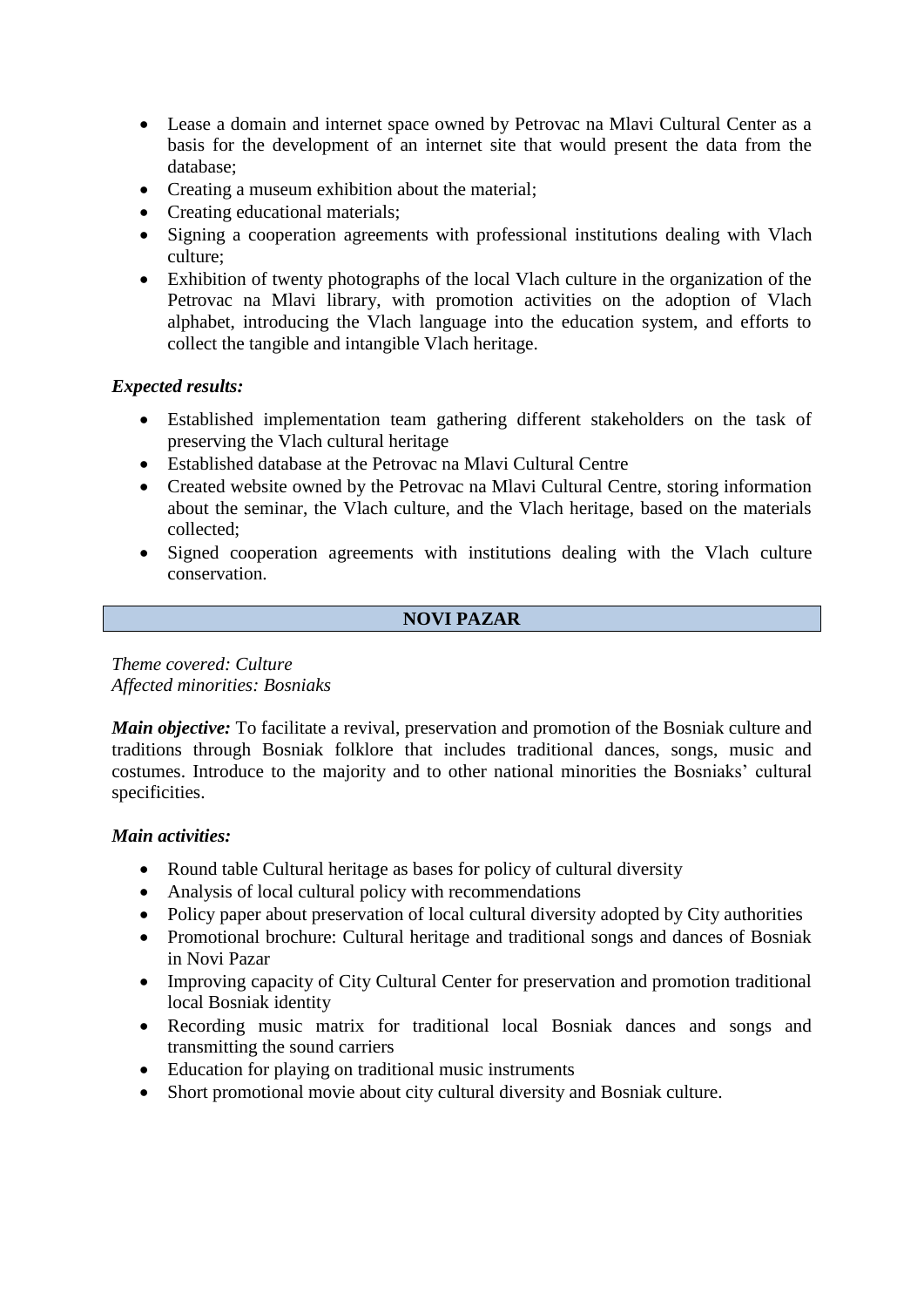# *Expected results:*

- Drafted action plan for local authorities regarding the cultural rights of national minorities and improving interethnic relations;
- Elaborated Policy paper on the preservation of local cultural diversity adopted by the City authorities;
- Provided materials for promotion of the Bosniak culture and identity;
- 30 traditional costumes; 3 traditional music instruments and choreography for traditional Bosniak dance;
- CD and YouTube presentation on Bosniak culture and tradition.

# **PANCEVO**

# *Theme covered: Official Use of Languages and Script Affected minorities: Macedonians, Hungarians, Rumanians, Bulgarians*

*Main objective:* To facilitate the access to the most important decisions of the Assembly of the City of Pancevo in minority languages of official use in the city; holding meetings of the Assembly in the languages of the national minorities; and creation of an electronic database of the most important decisions within the jurisdiction of the City of Pancevo, in Serbian and in minority languages.

# *Main activities:*

- Meetings to explore the needs and the possibilities for cooperation in the realization of the right to use of language and script in Pančevo;
- Organizing the Mother Language Day, on 21 February 2015 and ceremonial signing of a cooperation memorandum with the five National Councils in the city of Pančevo;
- Translation of the Statute of the Town of Pančevo and the Statutes of local communities of Banatsko Novo Selo, Ivanovo, Jabuka and Vojlovica, as well as other additional documents.
- Improving the municipal portal by making a mutation in five languages;
- Writing the text on minority rights and national legislation;
- Designing a visual identity, and printing of promotional material in six languages;
- Round table in the Pančevo City Assembly with members of the national communities, representatives of National Councils.
- Presenting the guide **"**You have the right to**...''** in the local communities.
- Promoting the project through the media. Developing billboards in 6 languages.

# *Expected results:*

.

- Members of national minorities in municipality informed on their rights and encouraged to use them to a greater extent;
- Important documents of the City translated in minority languages and available on the City`s website and in printed form;
- Enhanced and developed portal of local self-government in six languages;
- The local government became closer to the needs of citizens;
- Signed cooperation memorandums with National Councils.